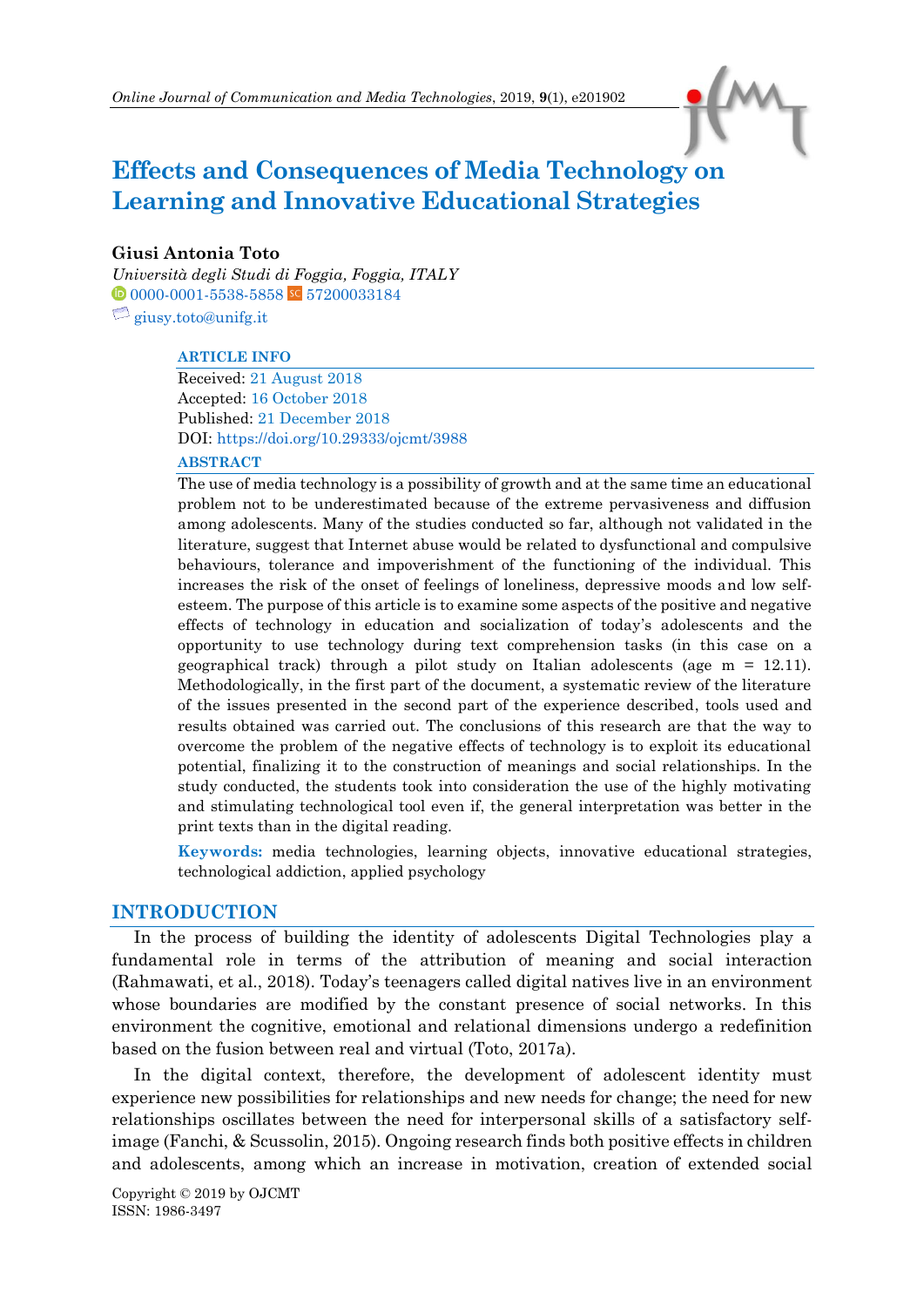networks, educational success, etc. both the impairment of mental health, emotional impetuosity, aggressive, intolerant and selfish behaviour towards parents or friends (Hyseni Duraku, 2018). According to the literature, in fact, it is possible to identify a dual attitude towards the technology that expresses the negative or positive judgment on its use: on the one hand, technology is considered an indispensable educational tool for the individual, it would improve the quality of learning; on the other hand, it could lead to the development of different forms of addictions and overlaps with other already known forms of behavioural addictions (Young, 1999).

Contrary to what is claimed by the pervasive use of media technology, the adolescent who 'plays' online is led to isolation and individualism, reduces social relationships but above all sports and physical activity, with obvious consequences for physical health in the particular growth phase. Many of these studies suggest that the precursors of internet abuse are loneliness, emptiness and the difficulty in perceiving reality (Kashiha, 2018; Wichstrøm, et al. 2018). For this reason, it is also necessary for education to strengthen the mechanisms to preserve one's health. The aim of this article in the first part was to find in the literature the effects of digital technologies on adolescence and possible proposals for resolution. In the second part of this article the opportunity to use media technology in the educational field during the text comprehension activities (in this case on a geographical task) was evaluated through a pilot study on Italian adolescents.

## **METHODOLOGY OF RESEARCH**

A systematic review of the existing literature was adopted to search for articles in the main international databases (Google Scholar, PsycInfo and Scopus) on the issue of technological disadvantages among adolescents and on the relationships between cognitive abilities and prevention strategies, using, in English and in Italian, just the terms "Technology", "Learning objects", "Innovative Educational Strategies", Adolescent and "Technological addiction" as keywords. Following the Prisma guidelines (Moher, Liberati, Tetzlaff & Altman, 2009) a systematic literature review process has been conducted: the literature search is followed by an evaluation of the titles and abstracts based on the research idea that although the evidence scientific relationships draw a strong relationship between technological dependence and adolescence, it is equally true that prevention and education to health and sport can reverse this trend, that is to make adolescents responsible users and not just passive users (identification).

Bibliographic research and evaluation for the inclusion of publications was conducted based on the research question expressed in the introduction. Regarding the inclusion and exclusion criteria, articles were selected in peer reviewed journals, books or book chapters in English or Italian that aimed to describe or evaluate the dimensions and variables expressed in the above-mentioned research idea (screening). All publications that dealt with addiction only in general, and those publications whose complete format (Relevance) could not be found were excluded. The time limit for the year of publication has been set for the last 5 years, so the articles have been selected since 2013. For the inclusion of the contributions, a qualitative summary of the most relevant information was also conducted with comparisons between the various publications without carrying out a quantitative analysis in the meta-analysis format. The process of inclusion of studies in the systematic review is described in **Figure 1**. After the elimination of duplicates, the research identified 612 studies consistent with the research idea. Subsequently on the basis of the title and the abstract 451 were excluded because they were not relevant. Of the 210 with full text 104 they met the inclusion criteria.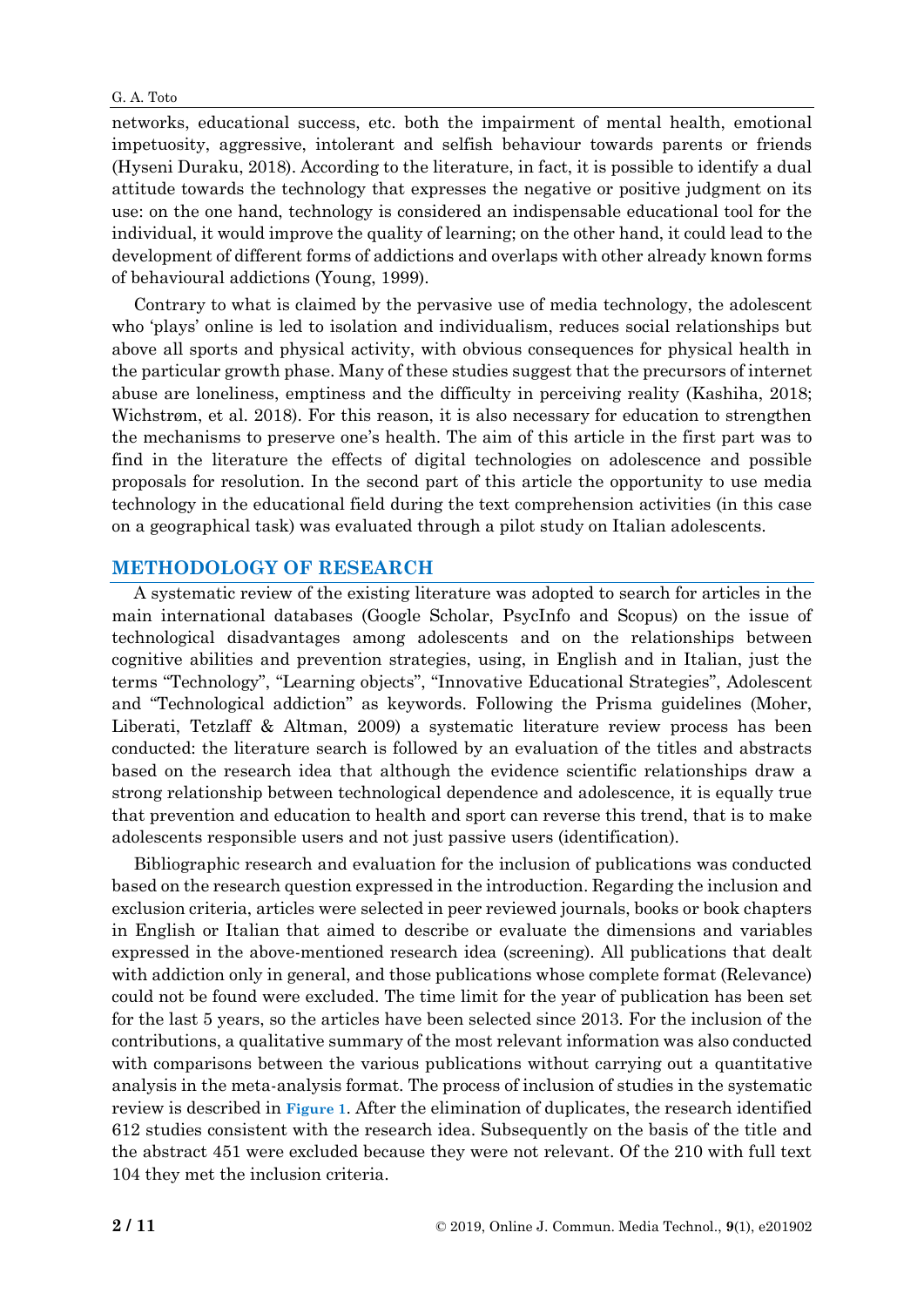Online Journal of Communication and Media Technologies, 2019



**Figure 1.** PRISMA Flow Chart of the selection process

# **RESULTS AND RESEARCH**

This section presents the main contents of the literature on the topic. From this analysis emerge three main research strands:

- 1. Internet abuse produces effects comparable to those of substance addictions, both in terms of social behaviour and in terms of effects on the individual;
- The negative effects of digital technologies are linked to the increase / worsening of feelings of loneliness, depression and low self-esteem;
- The positive effects on education mainly concern the motivation and socialization of adolescents.

Regarding the first theme, that of dependence on technology (1), literature does not distinguish the effects of dependence on the basis of the subjects' age, but unites them by describing them as prey to a doubling condition, in which real experiences are they overlap with virtual ones, and in these they manifest their desires, research and the need for freedom. The studies define adolescents, who are particularly at risk for the development of this pathological disorder due to two characteristics inherent in adolescents themselves: they, for the development phase they live are looking for new experiences and sensations and are able to engage in adventurous and dangerous situations (Sensation seek). For this constitutive dimension they are the most vulnerable to the attractive characteristics of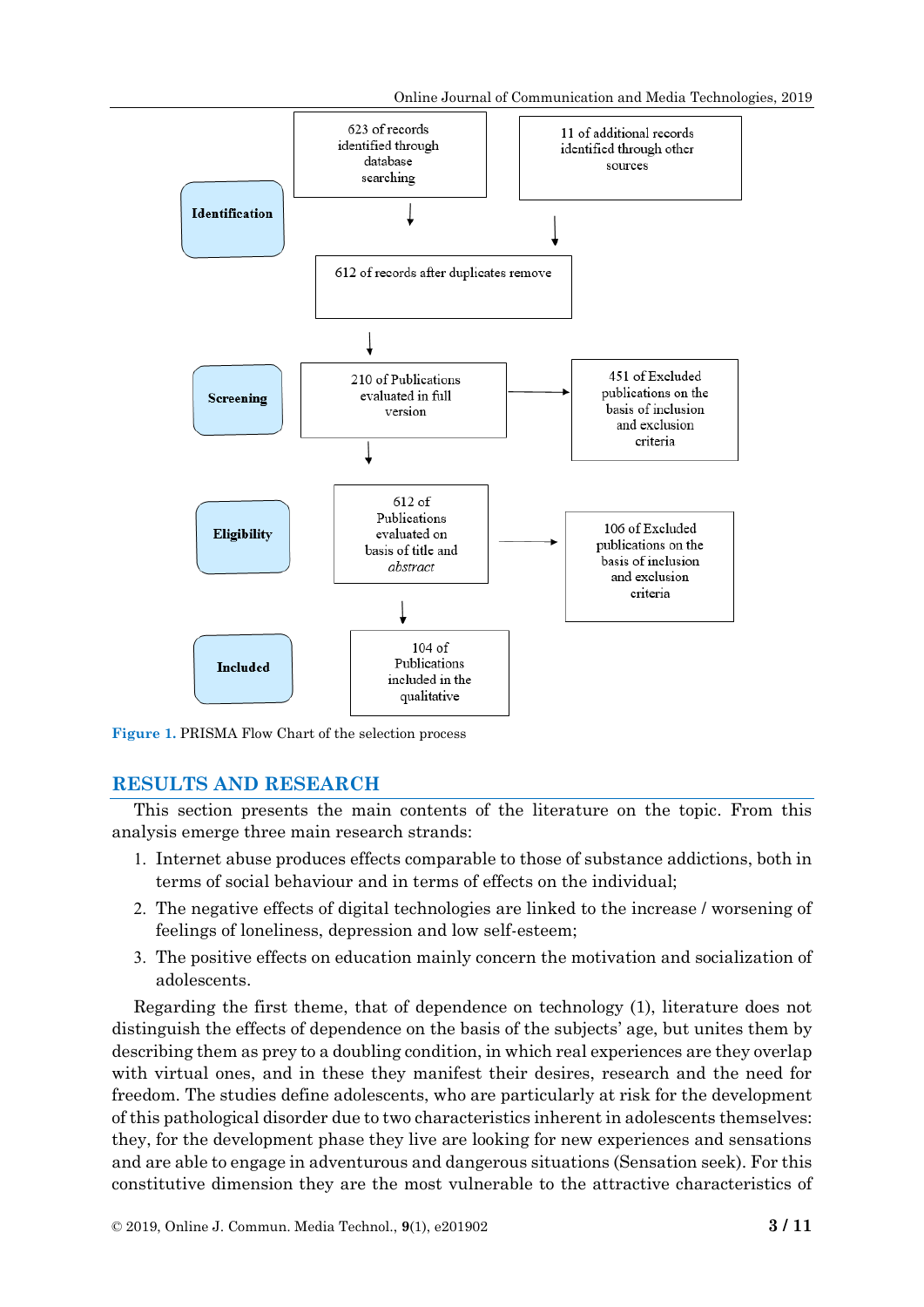the technologies, which represent the risk factors of the beginning of the aforementioned dependencies. In addition to the search for new experiences in adolescence, impulsivity, considered as a personality trait, also plays a risk factor in the development of a pathological disorder (Logue, 1995; Shaw et al., 2006).

On the other hand, the review conducted revealed that emotional intelligence reduces vulnerability to inequality and thus becomes a protective factor against social anxiety, isolation and consequently addiction (Ambad, et al. 2017). The results reported in the selected literature have focused on different forms of technological dependence and the possible causes that can predict the onset of these dynamics in young adults and finally on the possible educational perspectives of resolution. Already the inclusion of Internet Gaming Disorder (IGD) in Section III of the Fifth Edition of the Diagnostic and Statistical Manual of Mental Disorders has increased the interest of researchers in the development of new standardized psychometric tools for the assessment of this disorder, but research on dependence of social networks, even though it has considerably increased over the last decade, has not yet validated tools nor a univocal definition in the international diagnostic literature. Starting from the previous discourse and analysing the second topic (2) traced according to Doumen et al. (2012). The general associations observed between attachment styles and identity factors would be related to online dependencies. In this direction, studies have shown the predictive role of the attachment style in the "Excessive use of social network sites (Aharony, 2016; Taga, et al. 2016). Specifically, affiliated individuals have large social networks and more social ties (Hart, et al. 2012), affiliated people use Facebook more frequently and are constantly worried about how they are perceived on Facebook (Lin, 2016), and the individuals characterized by the avoidance attachment style show little interest in Facebook (Oldmeadow et al., 2013). Monacis et al. (2017) has analysed for the first time the extent to which identity styles and attachment orientations can provoke the three types of online addiction (i.e., Internet Addiction, internet gaming addiction, and social media addiction). The results have shown that Internet, gaming and social media addictions have been predetermined by a common risk and protective factors: among identity styles "informational" and "diffusion-avoiding" styles are considered risk factors, while normative style is a protective factor. Among attachment dimensions, the "secure" attachment orientation is a protective factor, since it negatively predicts the three online addictions. These results highlight the important role played by identity formation in the development of technological addictions and confirm the different role plays by attachment styles. Previous studies have defined Internet addiction as a generic term that includes a wide range of online issues (Kuss, et al. 2017; Pontes & Griffiths, 2017), for example, dependence on computer games or Internet gambling, online shopping, social network addiction, cellular dependency.

The third part of the current overview (3) analyses the value of media technology in educational context and how same educational strategies could promote a positive humancomputer interaction. The children of the present generation interact with a computer or more generally with technological tools before being able to swim, ride a bicycle or tie their shoes (Geist, 2014). New media, including social media, have increased the chances of reconsidering dependencies and tracing common coping styles by increasing the number of addicted subjects to be reached. Literature indicates (Toto, 2019) that the use of preventive measures is effective in treating addictions, in fact, a healthy lifestyle-based approach is strongly advocated, since it is aimed at affecting personality and personal choice components that have an impact on health and social responsibility. The various strategies have been very successful in promoting sports and physical education as a flyer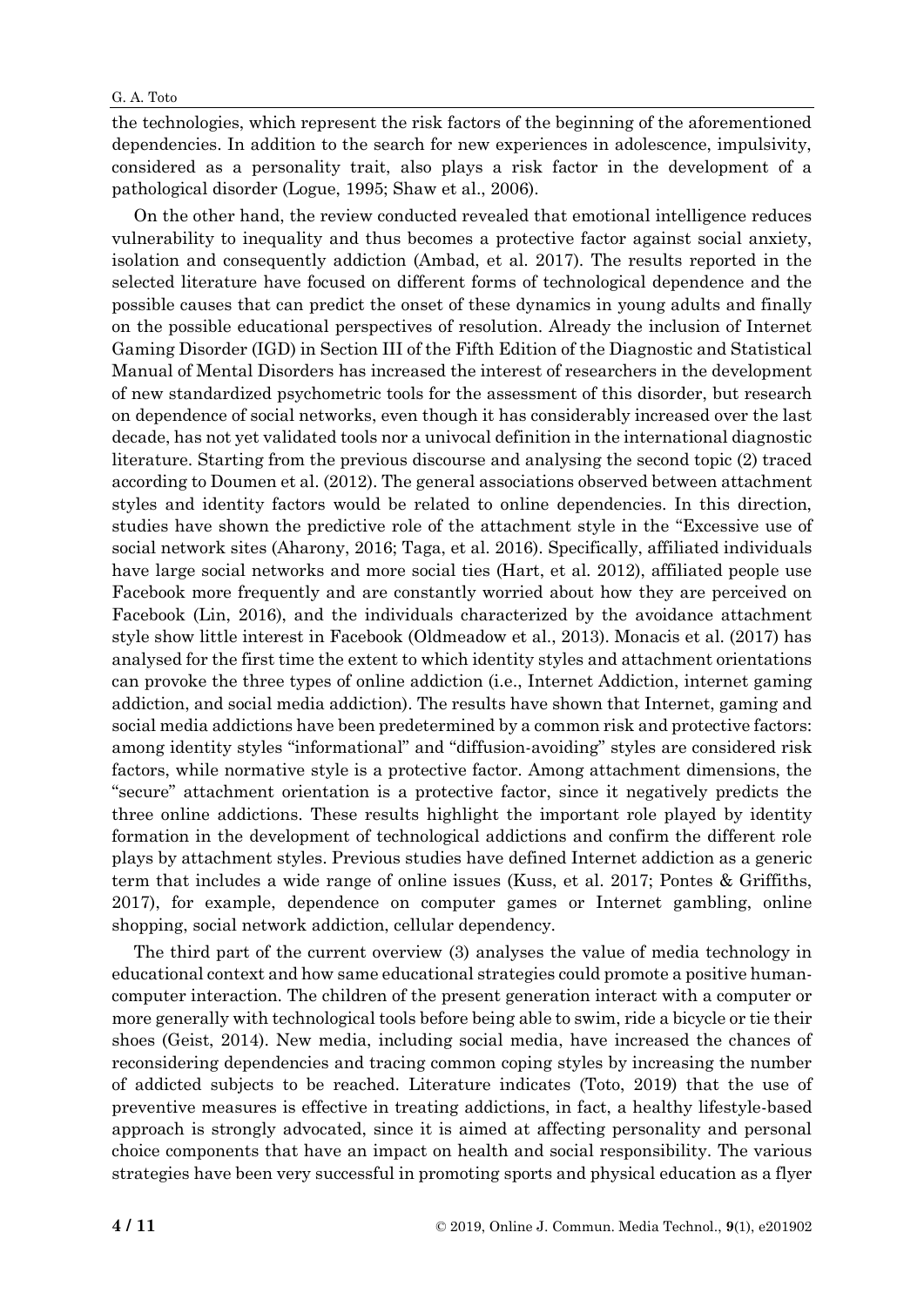of physical and mental wellbeing and precursor to a negative and stable attitude toward bad habits. Even though we are aware of the seriousness of the problem among people, and although the need for systematic preventive interventions is needed, educators show low self-esteem to carry out such interventions and help students (Karpov et al., 2015). The same problem is denounced by the family, committed to having educated subjects in a complex phase of the growth, in a neoliberal context that has produced a strong labour market crisis. The goal is to achieve a dialogue and collaboration between these two systems: the educational and parental system should share knowledge and communication through functional meetings (Limone, 2012).

As for the experiments using technological teaching methods, the literature describes how technology has been transformed from "information container to content vehicle and finally into interactive space" (Ligorio, 2010). The contemporary lines of research can not only adapt the new technologies to the classic contents of the disciplines, but question, experiment and provide transversal models that can be used in different educational contexts. Media Education, with particular reference to the relationship between technologies, digital media and learning process, is concentrating the contents of its research on the retroactive effects that technology has produced on the methods, contents and intelligence of those who use it daily (Filippello et al., 2014). Multimedia classes in school didactic practice beyond the use of technological tools, require software and innovative teaching strategies. The spread of this practice can be found in laboratories, and in the most disparate disciplines from literature to art, from technology to philosophy. However, there are many hesitations to introduce media technology in the classroom (Toto, 2017b). Many of these hesitations can be attributed to the lack of knowledge of the programs or the existence of teacher training courses. Technology has created an absurdity, even students without traditional knowledge and skills can easily express their ideas and participate in class activities even if they are culturally disadvantaged. However, in the analysed literature the media technology has not always been followed by the students slavishly: according to Legrottaglie and Ligorio (2014), when students are asked to express their preference between teacher and computer feedback, they have replied that they prefer a human teacher to feedback from the computer program. This preference shows that the relational and emotional aspect of education has not yet been achieved by technological tools.

Assuming that technology has an effect on enthusiasm, motivation, performance and information retrieval, a recent study has sought to combine music, technology and scientific studies in an interdisciplinary perspective (Yoon & Kim, 2017). This experiment, conducted on a group of teachers and students, showed that while students were developing their songs, they had experimented with a process to practice science, including scientific concepts, and positively improved attitudes towards science. The success of this study on an adult audience demonstrates the added value of interdisciplinary and educational technology in learning processes, if adequately supported by appropriate technologies and its interdisciplinary approach.

## **PILOT STUDY**

Participants in this study were 17 students. The sample was 64.7% of women with a mean age of 12.11 years. Our decision to focus on middle school students was based on various considerations related to the existing literature, the nature of the task and the texts read. Firstly, a recent review of the literature related to digital and printed reading indicated that over 75% of the identified studies concerned readers of lower secondary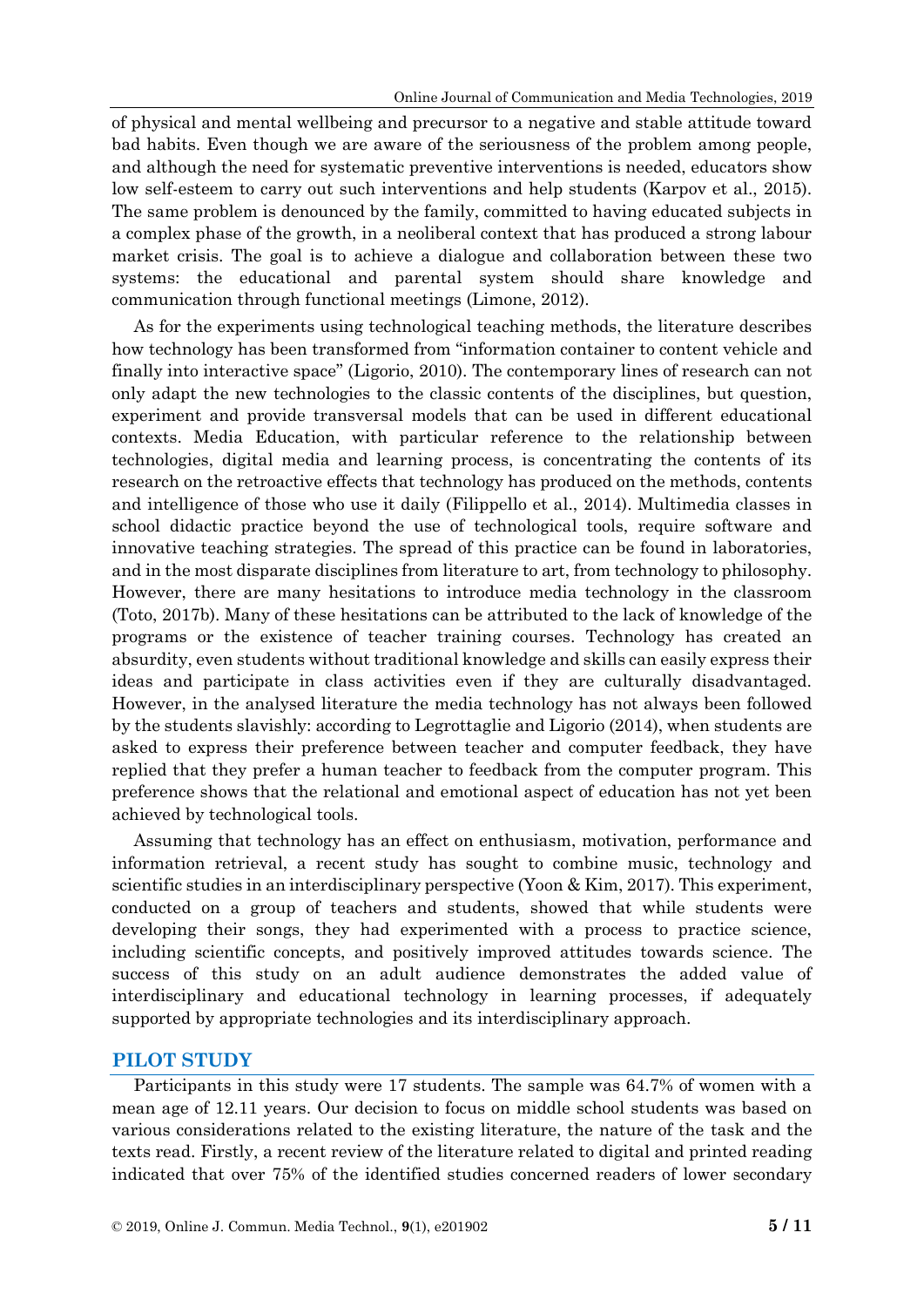school (Singer, 2014; Singer & Alexander, 2017a), therefore, in order to confirm the results of the current survey. On the existing literature, we believed that digital natives would better serve our goals. Moreover, individuals of this age group adapt to the digital natives profile (Prensky, 2001). As a result, we expected this population to be particularly convinced of digital reading, compared to the press, media. Furthermore, we have chosen physical education texts, which present images, texts and graphs that we consider relevant for middle school students. In this study four physical education texts on the alimentation in adolescent were used. This theme area was chosen for this reason: the topic of physical education was relevant to the participants' lectures without being treated beforehand.

**Table 1.** Participants

| Male   | Female      |  |
|--------|-------------|--|
|        | $\pm$ $\pm$ |  |
| 35.30% | 64.70%      |  |

Prior to administration, the four steps were modified to ensure that the frequencies of key points and other relevant information were kept constant between the texts. Consequently, each passage is centred around a clear main idea, furthermore each passage contained four key points, which were units of ideas based on the text or phrases directly linked to the main idea. For the study, each participant read four texts in total: two texts for each medium (i.e., digital and print). We were interested in examining the effects of the medium (i.e., digital and printed) on students' understanding. Before reading, participants were told that they would read a text and ask questions about the main idea and the key points. To assess their understanding, the students constructed concept maps with the main idea at the centre and the key points around. The scoring rules were determined a priori for the reading comprehension measure. The main idea was given a score of 1 point and the key points a score of 2. The first and second text, as well as the third and fourth text, had the same total scores. The first text can score the maximum score of 8 per participant, the third text maximum score 10. The internal reliability index of this instrument was excellent, ie equal to  $\alpha = 85$ .

| <b>Table 2.</b> Results emerged |         |                |                          |        |  |
|---------------------------------|---------|----------------|--------------------------|--------|--|
|                                 | Digital | digital        | print                    | print  |  |
|                                 | Male    | female         | male                     | female |  |
| First text                      |         | $\blacksquare$ | 45.1                     | 86.2   |  |
| Second text                     | 44.8    | 85.9           |                          |        |  |
| Third text                      |         | $\blacksquare$ | 76.2                     | 109    |  |
| Fourth text                     | 76.1    | 108.7          | $\overline{\phantom{0}}$ | -      |  |

Student's t test was used for independent samples in order to analyse the differences between males and females in each score on the scale. There were no significant differences (p> .05) between the two groups and therefore the gender had no effect on the variables under study. As a means of assessing students' calibration, we asked them to judge their performance under digital and print mediums. Specifically, the students answered the following question: In which medium do you believe you performed best? a. Digital b. Print c. No difference.

**Table 3.** Preferences for medium

|               | male   | female |
|---------------|--------|--------|
| Digital       | 40.40% | 35.40% |
| Print         | 43.00% | 56.50% |
| No Difference | 16.60% | 9.10%  |

Gender effects were examined through t-test analyses. The results show that female have achieved a higher score in the preferences of the print medium in their comprehension tasks.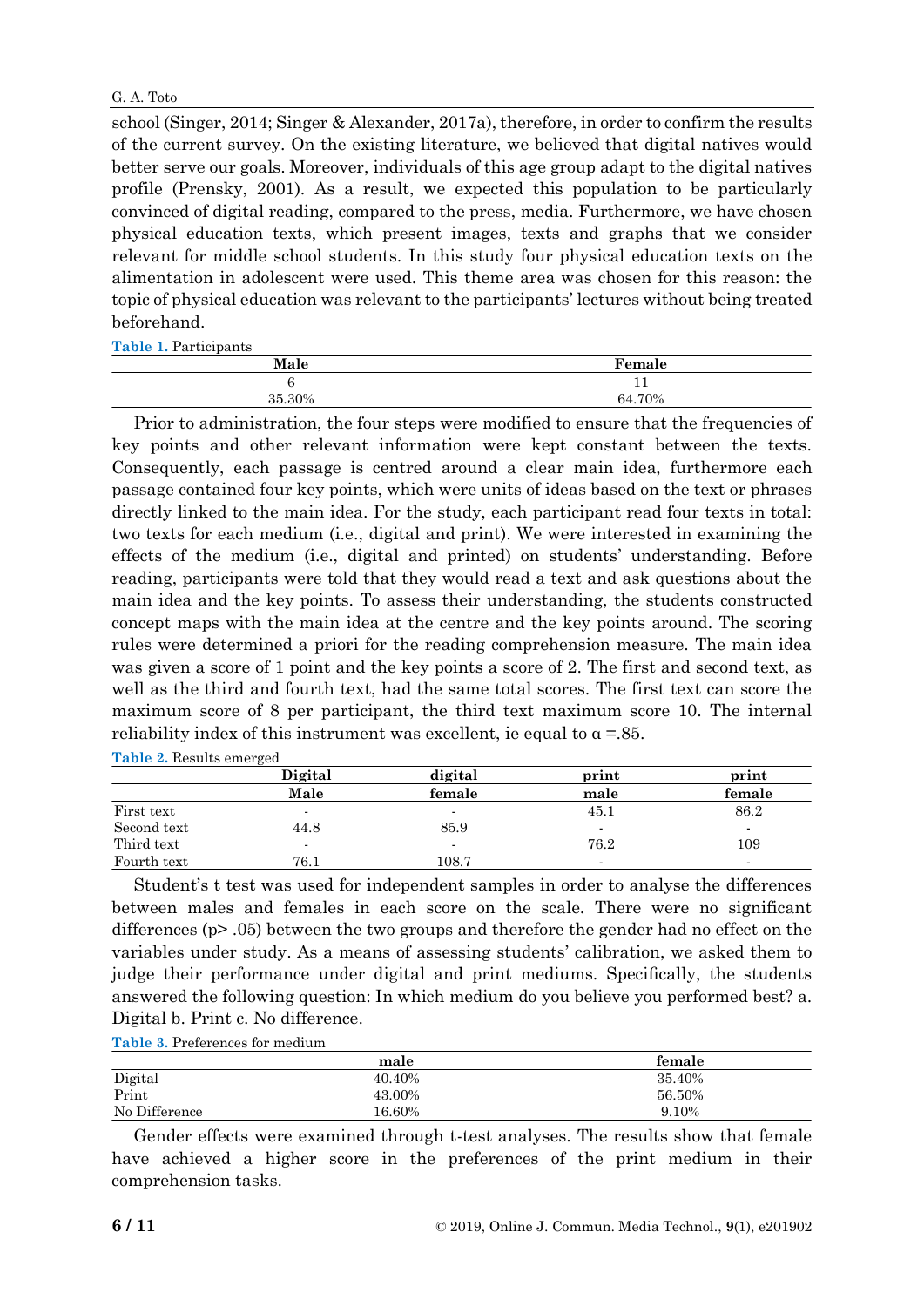## **CONCLUSIONS**

Technology has structurally changed the relationships and the socio-cultural context in which individuals move; the diffusion of media technology has also produced contrasting effects in vast areas of human existence, including the world of education. In this study the main positive and negative effects studied in the specialized literature have been traced. It emerged that the studies focus the attention on three main aspects: 1) Internet abuse produces dysfunctional, compulsive behaviours, tolerance and impoverishment of the individual's functioning; 2) the digital technologies increase feelings of loneliness, depression and low self-esteem; 3) the positive effects of technology in education and on the socialization of adolescents. Specifically, the dependence on the technology is more studied for the effects on the subjects, studies on the causes are still experimental, even reported in their updates in this study. The second aspect investigated concerns the negative effects of technologies on cognitive and emotional dimensions; many of these studies suggest that internet abuse would be related to loneliness, vacuum, feelings of depression, difficulty in perceiving reality (Lee, et al. 2014). The daily use of the Internet is linked to people's social contexts, that is, the result of the lack of social support from their family members can facilitate the onset of technological addictions, since social contacts and reinforcement gained on the Internet can lead to an increase in the desire to maintain a 'virtual' social life. As a result, when adolescents develop social media addiction, they have little time and energy to keep active social contacts in their daily lives (Ponticorvo, & Miglino, 2018). This phenomenon increases the risk of the onset of feelings of loneliness, depressive moods and low self-esteem (Lin et al., 2017). Finally, the use of media has already had significant consequences on teaching methods and on the practice of building and transmitting knowledge, but this should not ignore the necessary knowledge of the students' cultural background, which translates into terms of communication, relationship and construction of the identities and dynamics of social behaviours mediated by digital technologies (Vayola, 2016).

The second part of this study was motivated by the diffusion of digital media in the early school life of young people. Literature shows that digital natives prefer to read on digital media, perhaps because of the ease and accessibility that the Internet offers. Due to the ever-increasing presence of technologies inside and outside the classroom (Stephens, 2014), there has been an increase in research in the area of reading in digital media (Singer & Alexander, 2017a; Wondemtegegn, 2018). However, research that specifically examines reading comprehension has produced mixed results in terms of which means are best for understanding text. While some studies have found that steps can be read more quickly in digital media (Kerr & Symons, 2006), other studies have found greater advantages in reading comprehension (Mangen et al., 2013). In the present study, according to what has been shown in the literature (Singer & Alexander, 2017b) in the comprehension of the text, the use of printed support is weaker than digital support. However, when asked digital natives if they prefer to read text in digital or printed format, they prefer printed texts (52.9%). Regarding the first analysis, I found a different answer in terms of gender that is between men and women. Specifically, it emerged that men prefer printing effort in text tasks, as far as men are concerned

The fluidity of communication processes modified by educational technologies clashes with physical environments that are not able to respond to this continuous evolution and requires flexible solutions, able to satisfy contexts and educational activities that are always different to facilitate the student's active exploration (Junko, 2015; Limone, 2012). The existence of a positive correlation between learning and positive emotional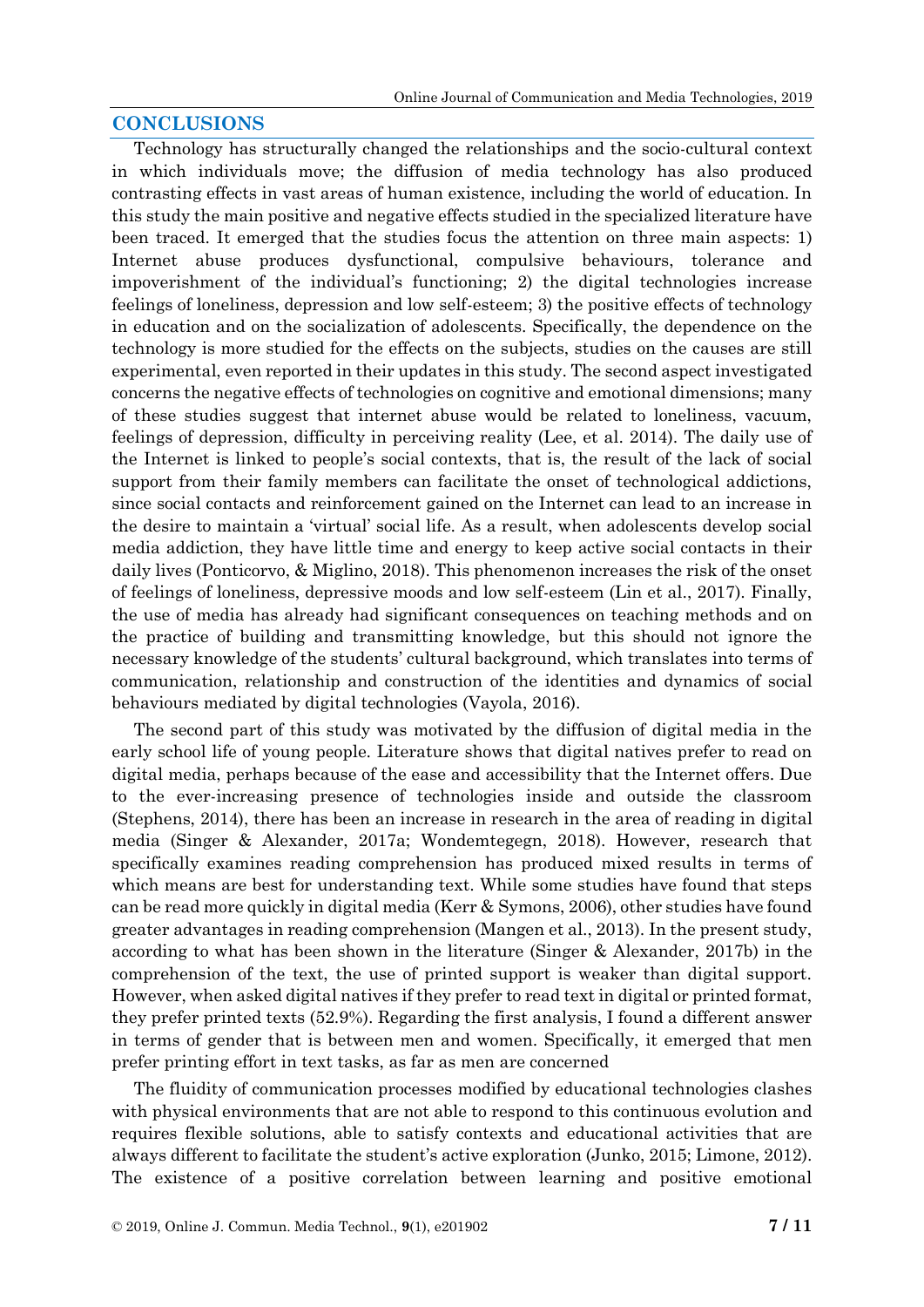involvement demonstrates the role of cognitive, affective and relational components in online teaching aimed at facilitating learning and enriching the educational relationship that can also be established on a virtual level. Positive emotional involvement is the aspect that most needs to be increased in educational technologies, in fact, learning improves when one is also emotionally involved in virtual interpersonal perception (Makransky & Lilleholt 2018; Yakar, 2017). A possible solution to the problem may derive from prevention campaigns or educational activities that dissolve from solitude and isolation moments. Therefore, health education is important, in a broader sense: a healthy lifestyle-based approach is strongly advocated. The promotion of an interactive use of technology for example in physical sports and physical education could represent a flywheel of physical and mental wellbeing and precursor to a negative and stable attitude toward bad habits, as well as all digital creativity-focused activities implying a mental and social openness of adolescent.

# **REFERENCES**

- Aharony, N. (2016). Relationships among attachment theory, social capital perspective, personality characteristics, and Facebook self-disclosure. *Aslib Journal of Information Management*, *68*(3), 362-386. [https://doi.org/10.1108/AJIM-01-2016-](https://doi.org/10.1108/AJIM-01-2016-0001) [0001](https://doi.org/10.1108/AJIM-01-2016-0001)
- Ambad, S. N. A., Kalimin, K. M., & Yusof, K. M. A. A. K. (2017). The Effect of Internet Addiction on Students' emotional And Academic Performance. *e-Academia Journal*, *6*(1).
- Doumen, S., Smits, I., Luyckx, K., Duriez, B., Vanhalst, J., Verschueren, K., & Goossens, L. (2012). Identity and perceived peer relationship quality in emerging adulthood: The mediating role of attachment-related emotions. *Journal of Adolescence*, *35*(6), 1417–1425.<https://doi.org/10.1016/j.adolescence.2012.01.003>
- Fanchi, M., & Scussolin, A., (2015). Strange games. Rete, esperienze ludiche e processi di rigenerazione dello spazio urbano (p.139-152). In: Catolfi A., & Giordano F. (eds.). *L'immagine videoludica*. Cinema e media digitali verso la gamification.
- Filippello, P., Sorrenti, L, Cuzzocrea, F., Nuzzaci, A., & Larcan, R. (2014). The Subtle Sound of Learning: What Are the Roles of the Self-esteem, Decision-Making, and Social Skills in Adolescents' Academic Performance?. *Us-China Education Review*, *4*, 73-85.
- Geist, E. (2014). Using tablet computers. *Young Children, 69*(1), 58-63.
- Hart, J., Nailling, E., Bizer, G. Y., & Collins, C. K. (2015). Attachment theory as a framework for explaining engagement with Facebook. *Personality and Individual Differences*, *77*, 33-40.<https://doi.org/10.1016/j.paid.2014.12.016>
- Ho, W. C. (2004). Use of information technology and music learning in the search for quality education. *British Journal of Educational Technology*, *35*(1), 57-67. <https://doi.org/10.1111/j.1467-8535.2004.00368.x>
- Hyseni Duraku, Z., Kelmendi, K., & Jemini-Gashi, L. (2018). Associations of psychological distress, sleep, and self-esteem among Kosovar adolescents. *International Journal of Adolescence and Youth*, 1-9.<https://doi.org/10.1080/02673843.2018.1450272>
- Junco, R. (2015). Student class standing, Facebook use, and academic performance. *Journal of Applied Developmental Psychology*, *36*, 18-29. <https://doi.org/10.1016/j.appdev.2014.11.001>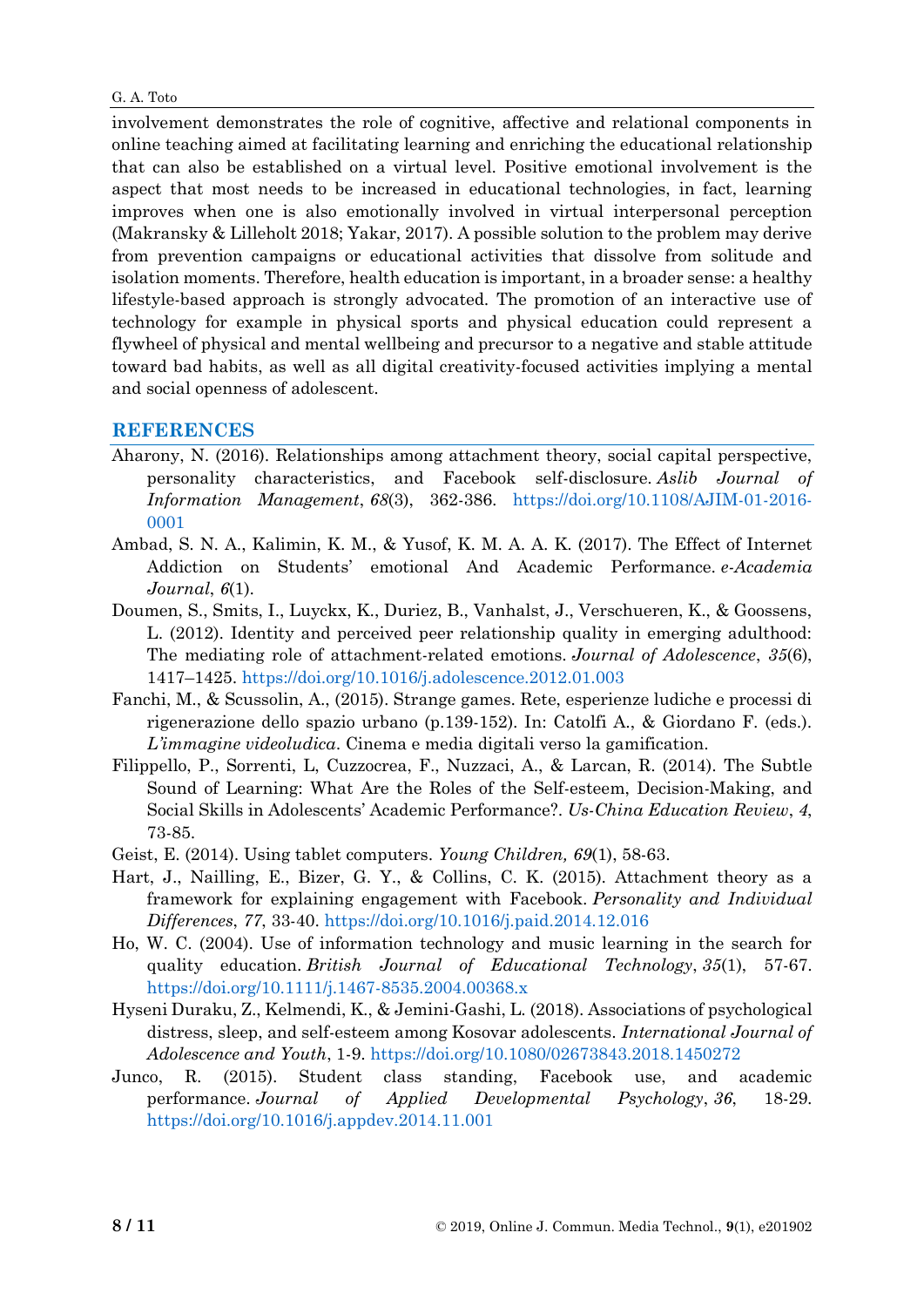- Karpov, V. Y., Eremin, M. V., Petrova, M. A., Alifirov, A. I., & Skorosov, K. K. (2015). Modern approaches to preventing drug addiction by means of physical activity and sports. *Biology and Medicine, 7*(5), 1-4.
- Kashiha, H. (2018). Malaysian ESL Students' Perception of Metadiscoure in Essay Writing. *Online Journal of Communication and Media Technologies, 8*(3), 193- 201. <https://doi.org/10.12973/ojcmt/2650>
- Kerr, M. A., & Symons, S. E. (2006). Computerized presentation of text: Effects on children's reading of informational material. *Reading and Writing*, *19*(1), 1–19. <https://doi.org/10.1007/s11145-003-8128-y>
- Kuss, D. J., Griffiths, M. D., & Pontes, H. M. (2017). Chaos and confusion in DSM-5 diagnosis of Internet Gaming Disorder: Issues, concerns, and recommendations for clarity in the field. *Journal of Behavioral Addictions*, *6*(2), 103-109. <https://doi.org/10.1556/2006.5.2016.062>
- Lee, Y. K., Chang, C. T., Lin, Y., & Cheng, Z. H. (2014). The dark side of smartphone usage: Psychological traits, compulsive behavior and technostress. *Computers in Human Behavior*, *31*, 373-383.<https://doi.org/10.1016/j.chb.2013.10.047>
- Legrottaglie, S., & Ligorio, M. B. (2014). The use of technology at school: teachers' point of view. *Italian Journal of Educational Technology*, *22*(3), 183-190.
- Ligorio, M. B. (2010). Tecnologia e apprendimento. *Paradigmi. Rivista di critica filosofica, 1*, 181-187.<https://doi.org/10.3280/para2010-001015>
- Limone, P. (2012). Le direzioni della scrittura scientifica: digitale, collaborativa, distribuita. *Pedagogia Oggi*, 89-106.
- Limone, P. (2012). *Ambienti di apprendimento e progettazione didattica. Proposte per un sistema educativo transmediale*. Roma: Carocci.
- Lin, J. H. (2016). Need for relatedness: A self-determination approach to examining attachment styles, Facebook use, and psychological well-being. *Asian Journal of Communication*, *26*(2), 153–173.<https://doi.org/10.1080/01292986.2015.1126749>
- Logue, A. W. (1995). Self-control: Waiting for Tomorrow for What you Want Today. (Prentice Hall: Englawood Cliffs).
- Makransky, G., & Lilleholt, L. (2018). A structural equation modeling investigation of the emotional value of immersive virtual reality in education. *Educational Technology Research and Development*, 1-24.<https://doi.org/10.1007/s11423-018-9581-2>
- Mangen, A., Walgermo, B. R., & Brønnick, K. (2013). Reading linear texts on paper versus computer screen: Effects on reading comprehension. *International Journal of Educational Research*, 58, 61–68. <https://doi.org/10.1016/j.ijer.2012.12.002>
- Moher, D., Liberati, A., Tetzlaff, J., Altman, D. G., & Prisma Group. (2009). Preferred reporting items for systematic reviews and meta-analyses: the PRISMA statement. *PLoS medicine*, *6*(7), e1000097. [https://doi.org/10.1371/journal.pmed.](https://doi.org/10.1371/journal.pmed.1000097) [1000097](https://doi.org/10.1371/journal.pmed.1000097)
- Monacis, L., De Palo, V., Griffiths, M. D., & Sinatra, M. (2017). Exploring individual differences in online addictions: The role of identity and attachment. *International Journal of Mental Health and Addiction*, *15*(4), 853-868. <https://doi.org/10.1007/s11469-017-9768-5>
- Oldmeadow, J. A., Quinn, S., & Kowert, R. (2013). Attachment style, social skills, and Facebook use amongst adults. *Computers in Human Behavior*, *29*(3), 1142-1149. <https://doi.org/10.1016/j.chb.2012.10.006>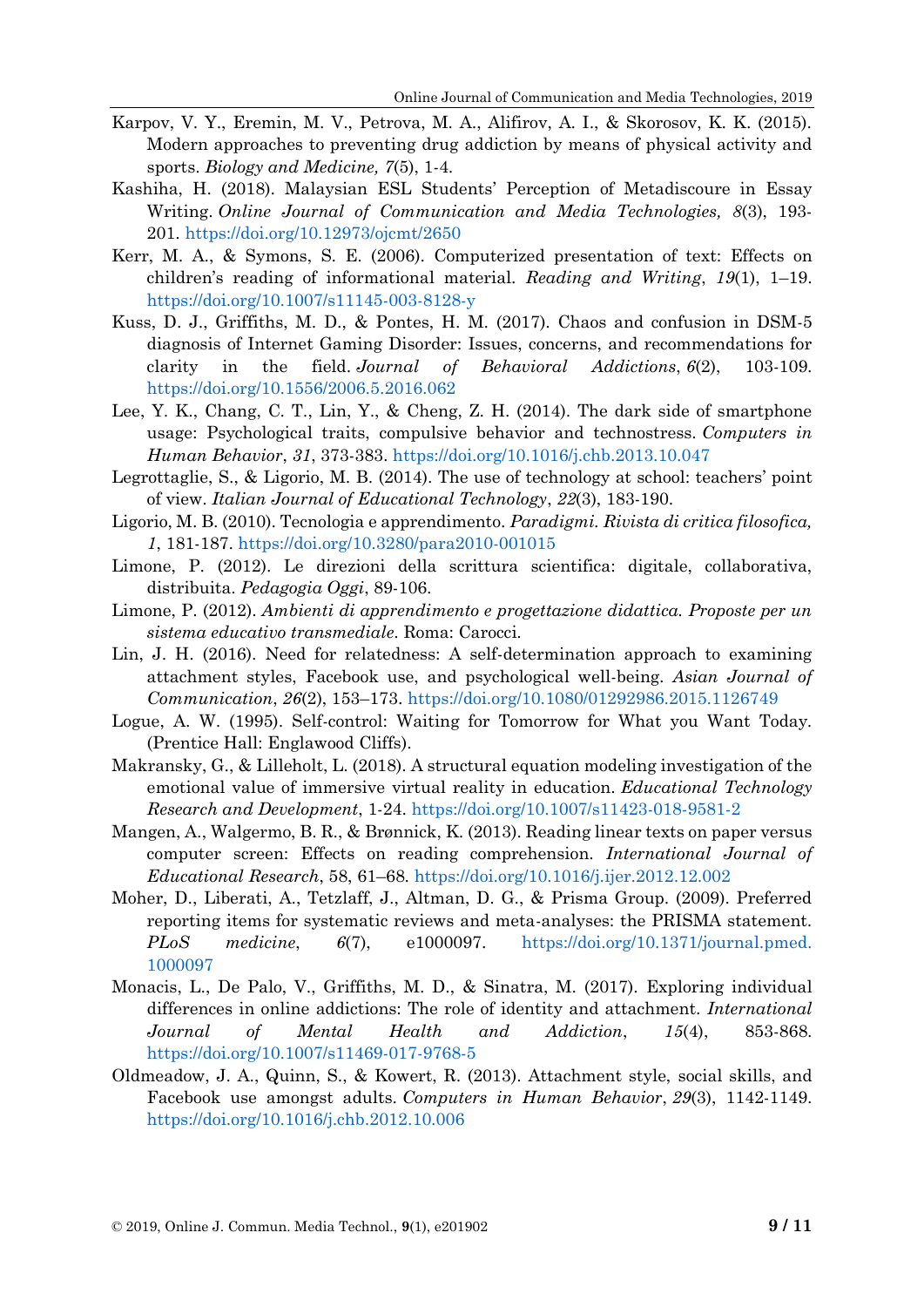G. A. Toto

- Pontes, H. M., & Griffiths, M. D., (2017). The development and psychometric evaluation of the Internet Disorder Scale (IDS-15), *Addictive Behaviors*, 64, 261– 268. <https://doi.org/10.1016/j.addbeh.2015.09.0030306-4603>
- Ponticorvo, M., & Miglino, O. (2018). Hyper activity books for children: how technology can open books to multisensory learning, narration and assessment. *Qwerty, 13*, 46- 61.
- Prensky, M. (2001). Digital natives, digital immigrants. Part 1. *On the Horizon*, 9(5), 1–6. <https://doi.org/10.1108/10748120110424843>
- Rahmawati, A., Soesilowati, E., & Sanjoto, T. B. (2018). Adolescent Lifestyle of Gadget Users in Kudus City. *Journal of Educational Social Studies*, *7*(1), 51-58.
- Shaw, P., Greenstein, D., Lerch, J., Clasen, L., Lenroot, R., Gogtay, N., Evans, A., Rapoport, J., & Giedd, J., 2006, Intellectual ability and cortical development in children and adolescents. *Nature*, 440, 676-679. <https://doi.org/10.1038/nature04513>
- Singer, L. M. (2014). Reading across mediums. Presentation at a meeting at the Educational Psychology Colloquium, *Department of Human Development and Quantitative Methodology*, College Park, MD.
- Singer, L. M., & Alexander, P. A. (2017a). Reading across mediums: Effects of reading digital and print texts on comprehension and calibration. *The journal of experimental education*, 85(1), 155-172.<https://doi.org/10.1080/00220973.2016.1143794>
- Singer, L. M., & Alexander, P. A. (2017b). Reading on paper and digitally: What the past decades of empirical research reveal. *Review of Educational Research*, *87*(6), 1007- 1041.<https://doi.org/10.3102/0034654317722961>
- Stephens, M. (2014). *Beyond news: The future of journalism*. New York: Columbia University Press.
- Toto, G. (2018). From Educational Contexts to Addictions: the Role of Technology in Teaching Methodologies and in Prevention as an Educational Function. *Journal of e-Learning and Knowledge Society*, *14*(2), 203-202.
- Toto, G. A. (2017a). The influences of musical learning on psycho-physical development, intelligence and technology. *The online journal of educational technology*, *16*(1), 604- 610.
- Toto, G. A. (2017b). The Role of The musical Learning in the Development of the socio and cognitive abilities. A review. *The online journal of educational technology*, *16*(1), 801- 807.
- Toto, G. A., & Strazzeri I. (2019). Sport and physical education as prevention against technological addictions. *Journal of Human Sport & Exercise, 14*(1) <https://doi.org/10.14198/jhse.2019.141.11>
- Vayola, P. (2016). Risks and opportunities of digital technologies in the school. Reflections about planning the teacher's training. *Form@ re*, *16*(2), 180.
- Wichstrøm, L., Stenseng, F., Belsky, J., von Soest, T., & Hygen, B. W. (2018). Symptoms of Internet Gaming Disorder in Youth: Predictors and Comorbidity. *Journal of abnormal child psychology,* 1-13. <https://doi.org/10.1007/s10802-018-0422-x>
- Wondemtegegn, S. A. (2018). University Students` Perception and Utilization of Technology for Learning: The Case of Haramaya University. *Online Journal of Communication and Media Technologies, 8*(1), 130-149.
- Yakar, G. (2017). An Alternative Method and Display for Content Analysis: Textual Visualization. *Online Journal of Communication and Media Technologies, 7*(December 2017 - Special Issue), 14-21.